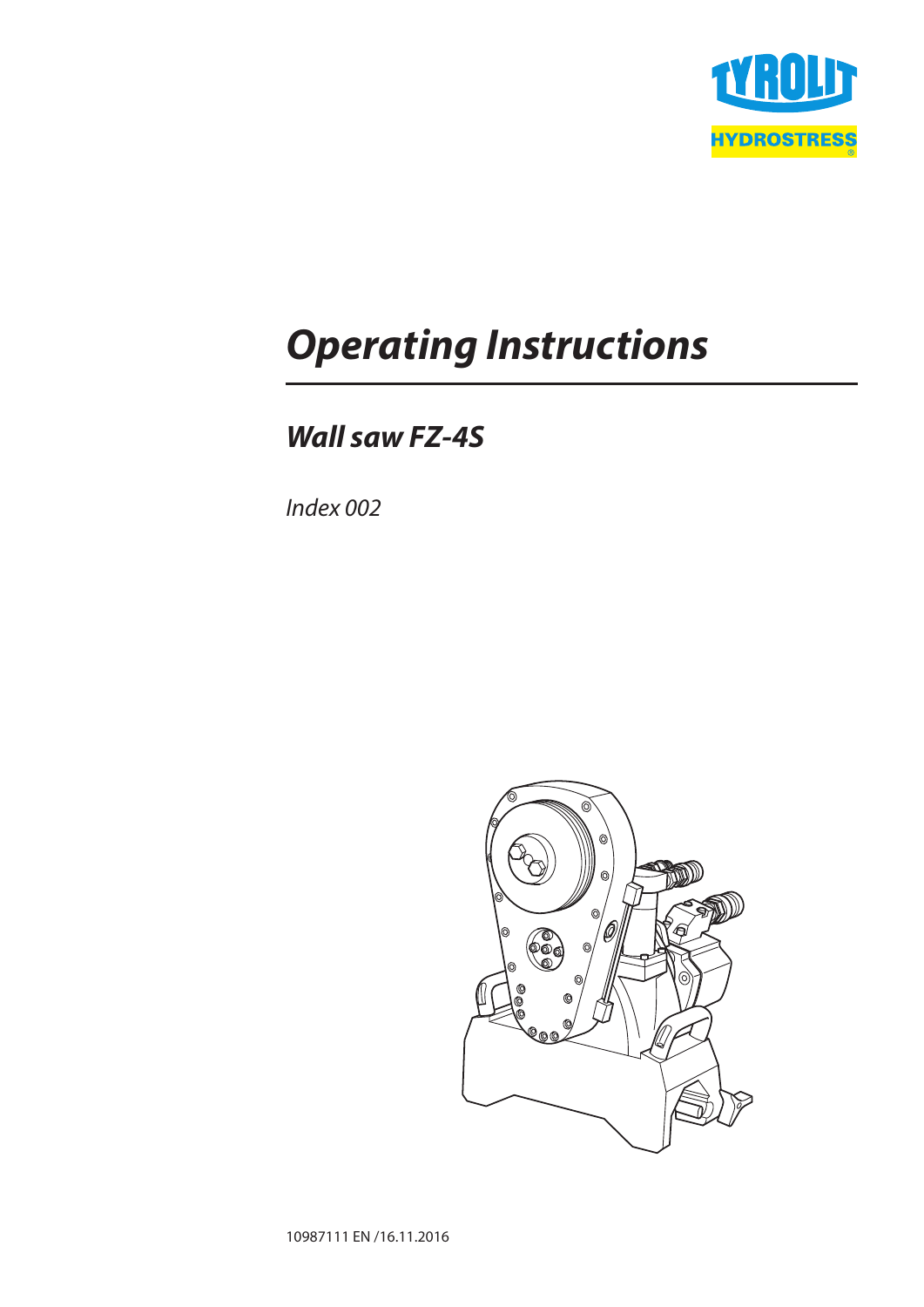# **Congratulations!**

With a Hydrostress unit from TYROLIT, you have chosen a tried and tested piece of equipment which has been designed and built to leading technical standards. Only genuine TYROLIT Hydrostress replacement parts can guarantee quality and interchangeability. We are unable to fulfil our warranty obligations if maintenance work is neglected or carried out unprofessionally. Any repair work must be carried out by trained personnel only.

Our aftersales service is available to help ensure that your TYROLIT Hydrostress units remain in perfect working order.

We hope that you enjoy untroubled and fault-free working with your TYROLIT unit.

TYROLIT Hydrostress

Copyright © TYROLIT Hydrostress

TYROLIT Hydrostress AG Witzbergstrasse 18 CH-8330 Pfäffikon **Switzerland** Tel. 0041 (0) 44 952 18 18 Fax 0041 (0) 44 952 18 00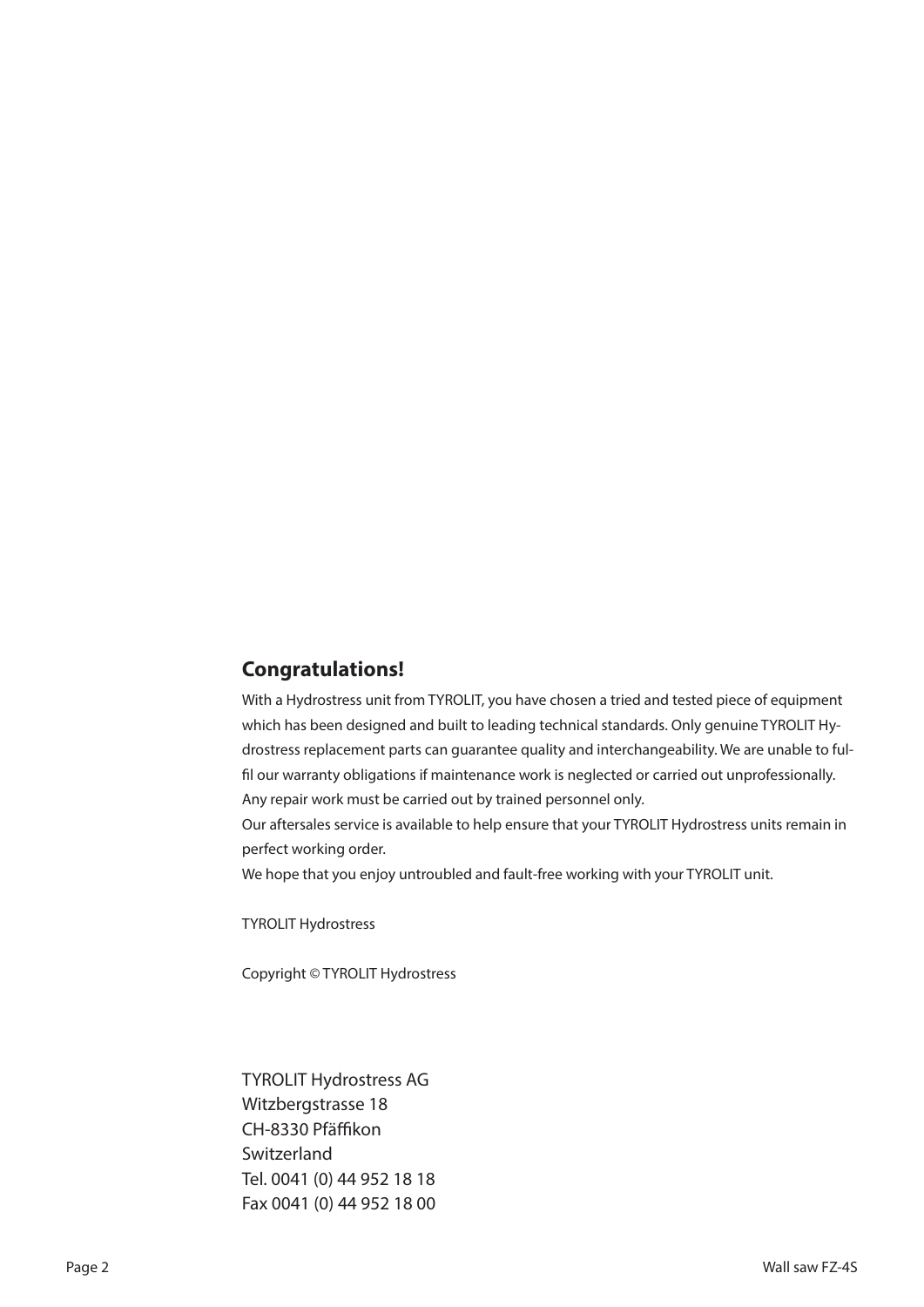### **Safety 1**



These instructions are just one part of the documentation which is supplied together with the wall saw. These instructions go together with the «Safety Manual / System Description for Wall Saws» to form a complete set of documentation.



### **DANGER**

Failure to comply with the safety instructions in the «Safety Manual / System Manual» may result in serious injury or even death.

Please ensure that the «Safety Manual / System Description for Wall Saws» has been read and understood in full.



# **DANGER**

**Cuts from the saw blade.**

- $\blacktriangleright$  Always wear protective gloves when working on the wall saw, particularly when working on the saw blade.
- $\blacktriangleright$  Always use the blade guard when operating the wall saw.



### **DANGER**

**Serious injury or material damage as a result of uncontrolled movements of the wall saw.**

 $\blacktriangleright$  Never connect or disconnect hoses while the drive unit is running.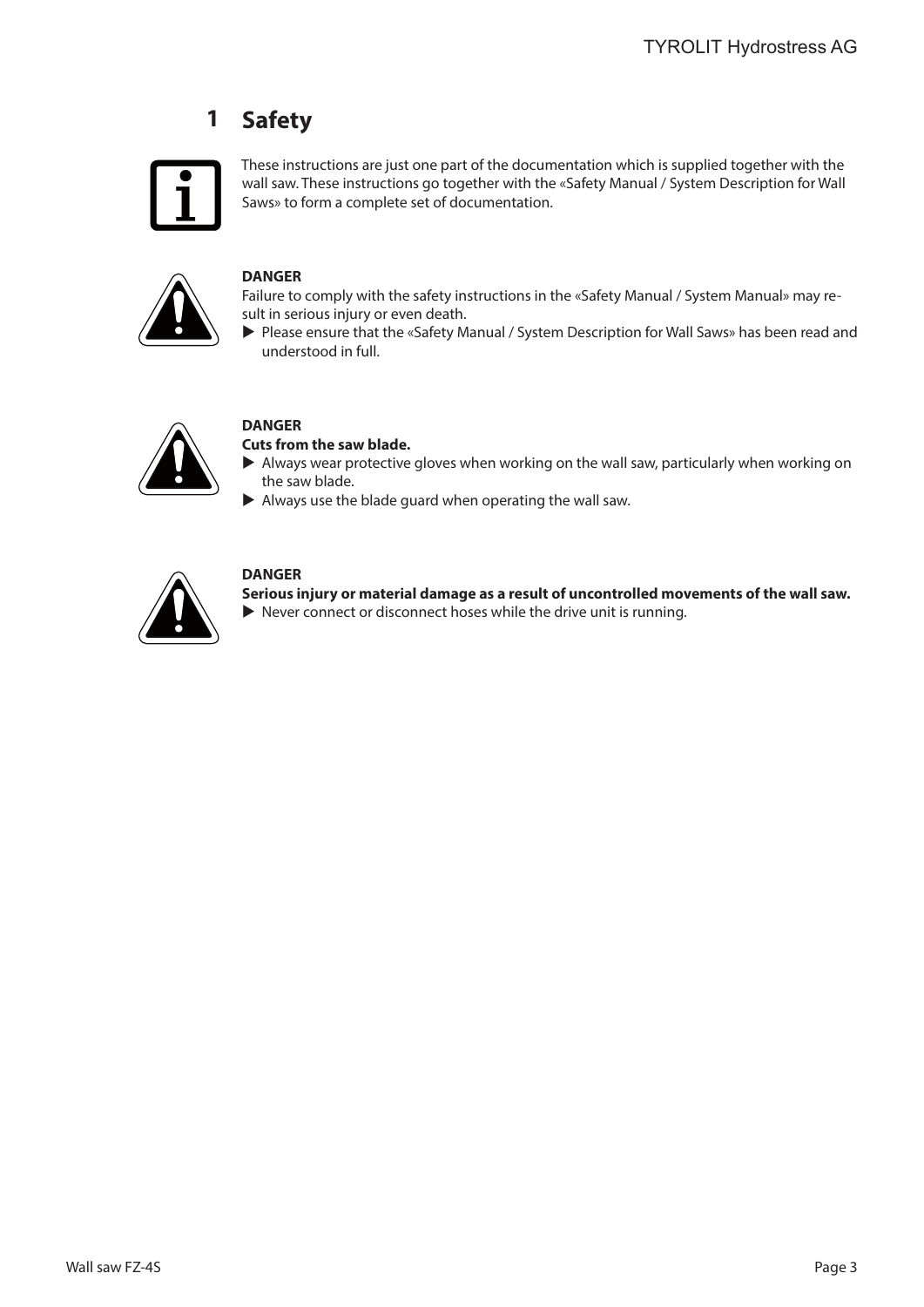### **Description 2**

### **Wall saw system 2.1**

The layout and functions of the wall saw systems are described in the «Safety Manual / System Description for Wall Saws».

### **Wall saw 2.2**



Components

- 1 Feed motor, swivel 6 Blade drive motor<br>2 Blade guard holder 7 Saw blade holder
- 2 Blade guard holder
- 3 Water connection 8 Name plate
- 4 Feed motor, travel 9 Chassis
- 
- 
- 
- 5 Lock unit 10 Geared swivel arm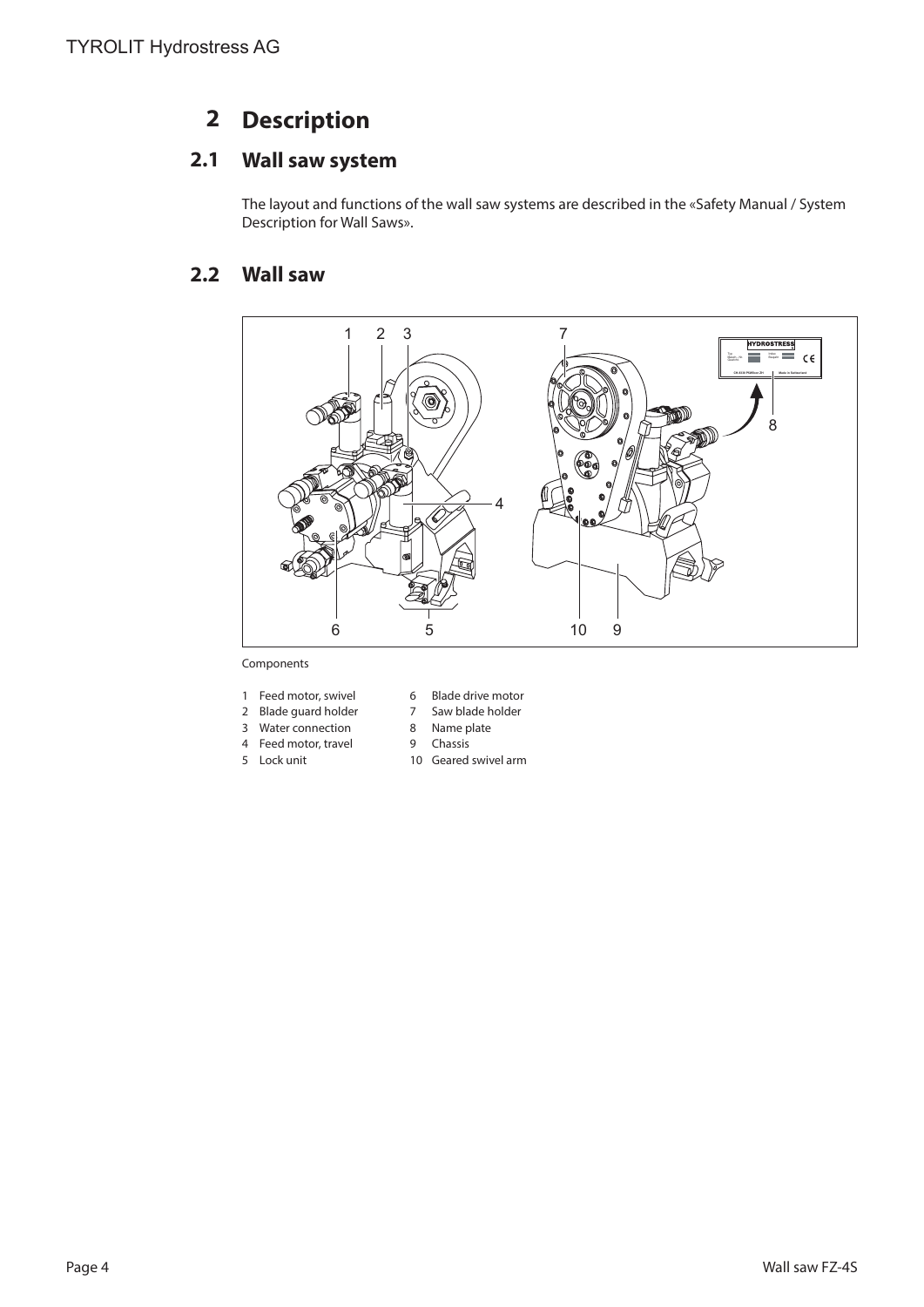**Assembly / disassembly 3**

### **Place the wall saw on the guide rail 3.1**

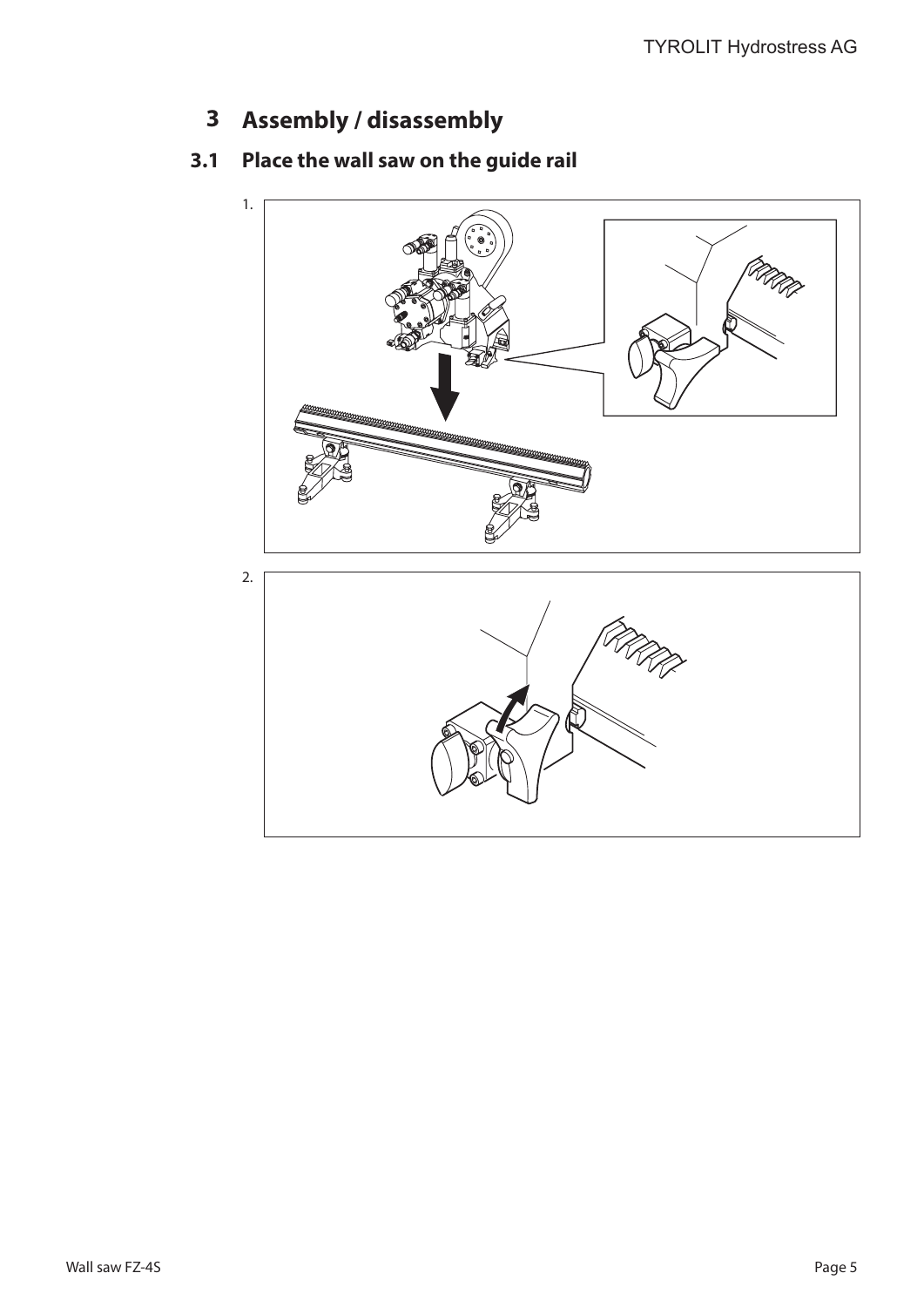# UP **A A B B Click**

### **Adjustment of the closure 3.2**

A: Rotate as far as the stop. B: Rotate back two notch positions.

### **Release the closure 3.3**



2. Perform the remaining assembly steps in reverse order.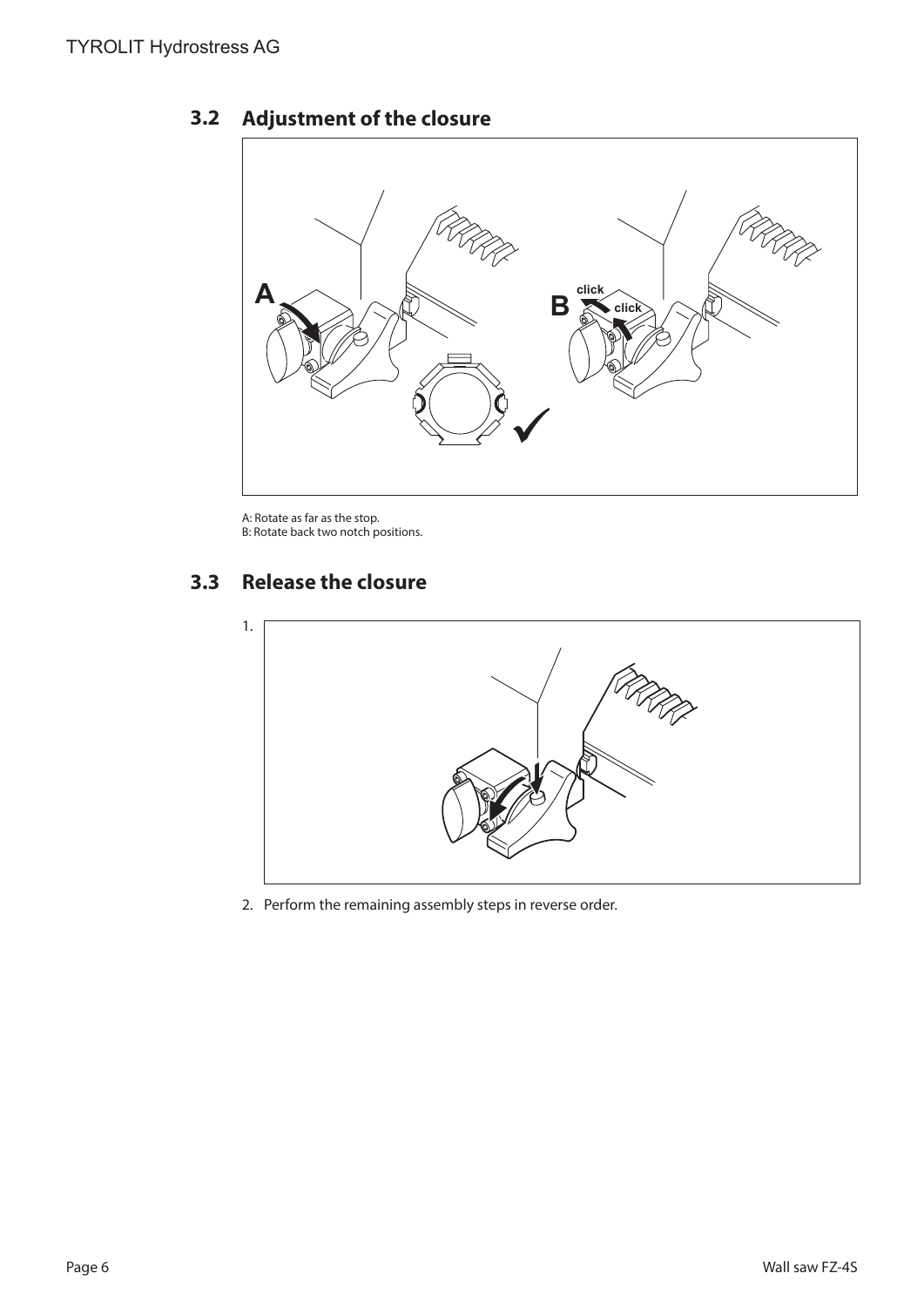# **Mount the drive motor 3.4**



# **Mount the saw blade 3.5**



### **DANGER**

**It can cause death or serious injury if the saw blade flies away.**  $\triangleright$  Only use original screws and bolts from TYROLIT Hydrostress AG.



### **DANGER**

**Serious injury can be caused by sudden start-up of the saw blade.**  $\triangleright$  Switch off the drive unit before working on the saw blade.

 $\blacktriangleright$  Depressurize the hoses.

### **Preparations for assembly 3.5.1**

 $\triangleright$  During initial installation, remove the flush cut anchoring screws on the quick-release flange.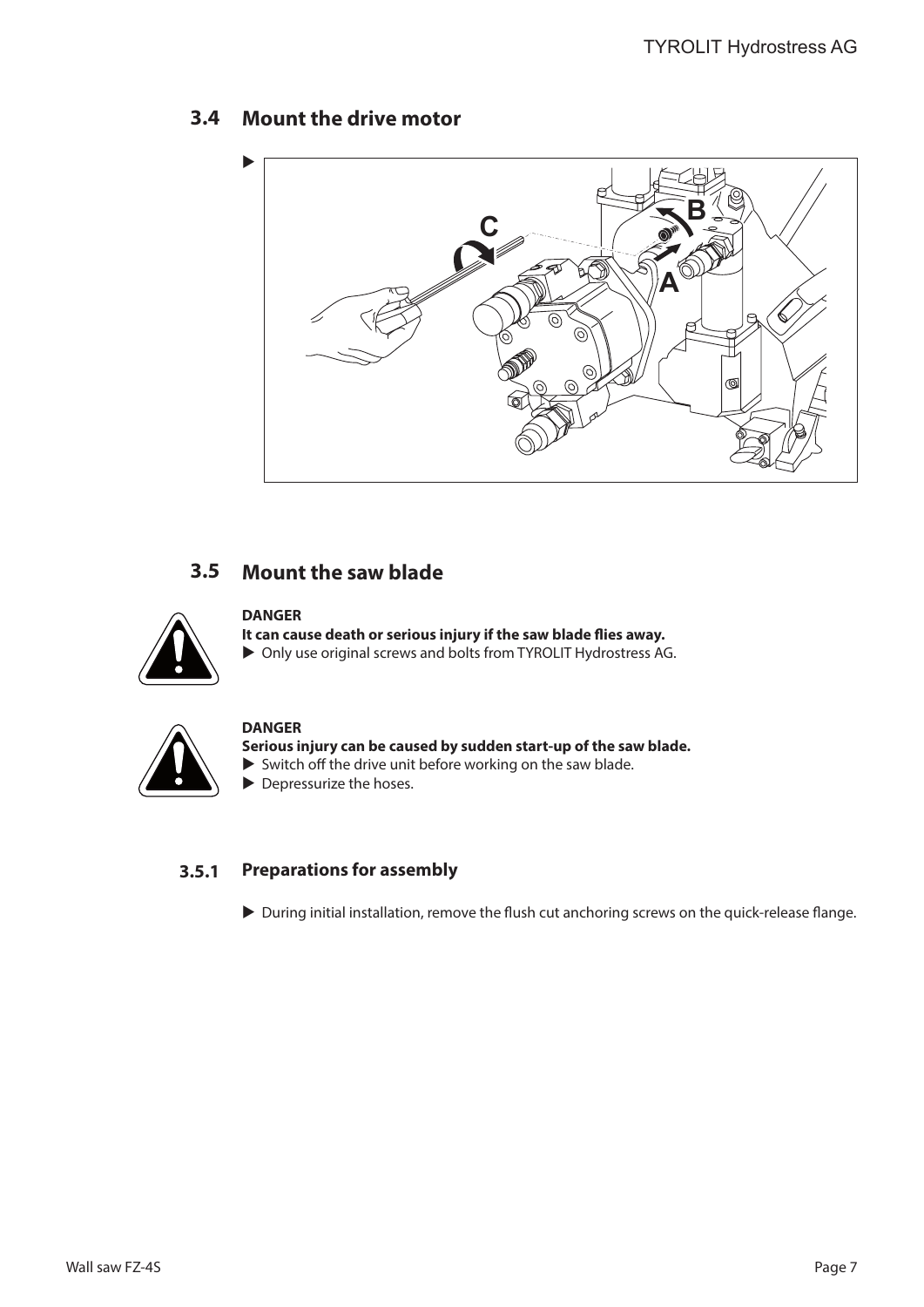### **Preassemble the saw blade unit 3.5.2**



The direction of rotation of the saw blade must match the direction of rotation of the machine. Correct alignment: Countersinking of the fastening bores against the blade cover.

### **For normal cuts with saw blades up to Ø 1000 mm**



### **For normal cuts with saw blades larger than Ø 1000 mm**

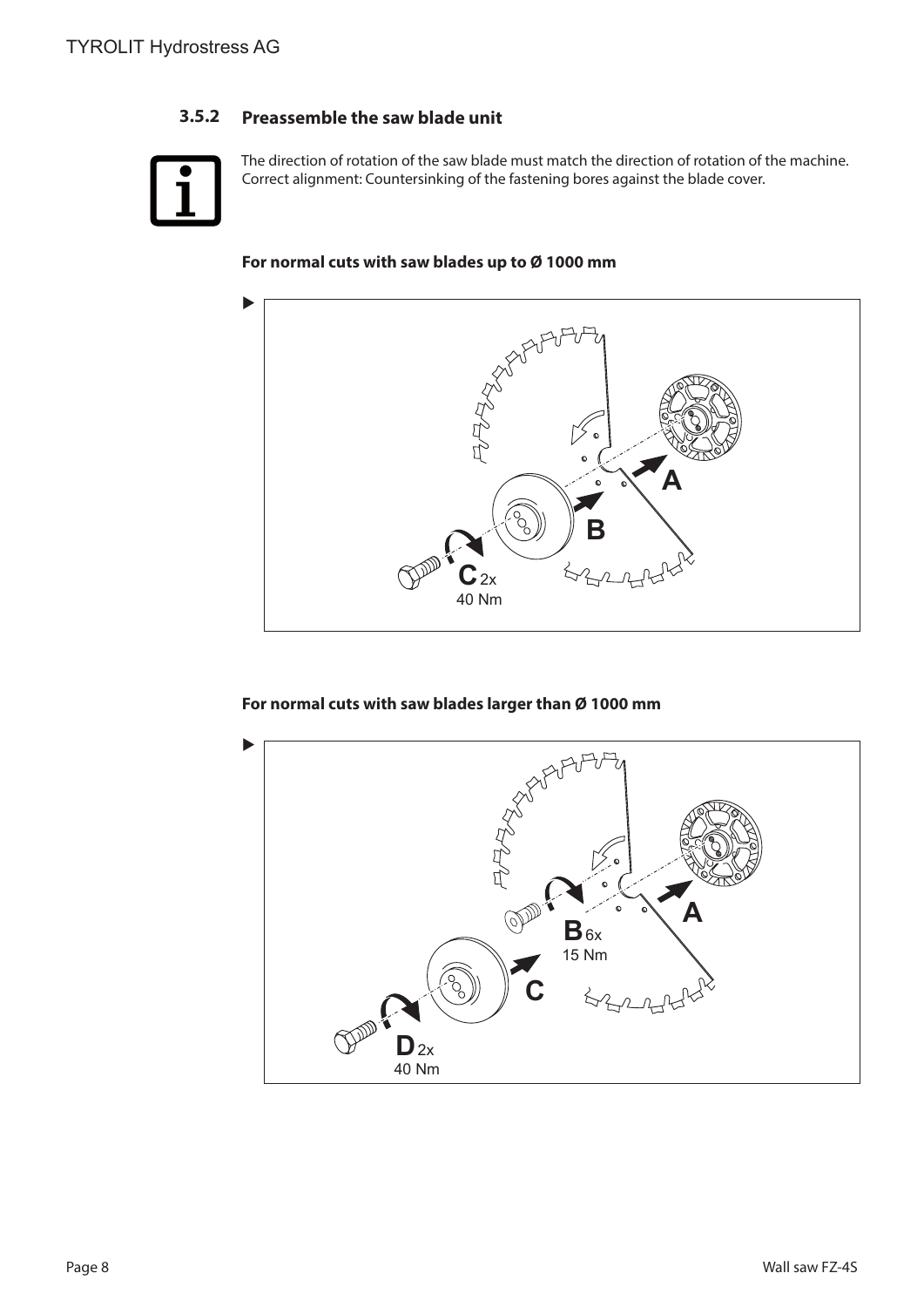## **For flush cuts**



### **Fastening the saw blade unit 3.5.3**



# **DANGER**

**It can cause death or serious injury if the saw blade flies away.**

- $\triangleright$  Check whether the sleeve and central screw are countersunk.
- $\blacktriangleright$  Tighten the central screw to a torque of 60 Nm.

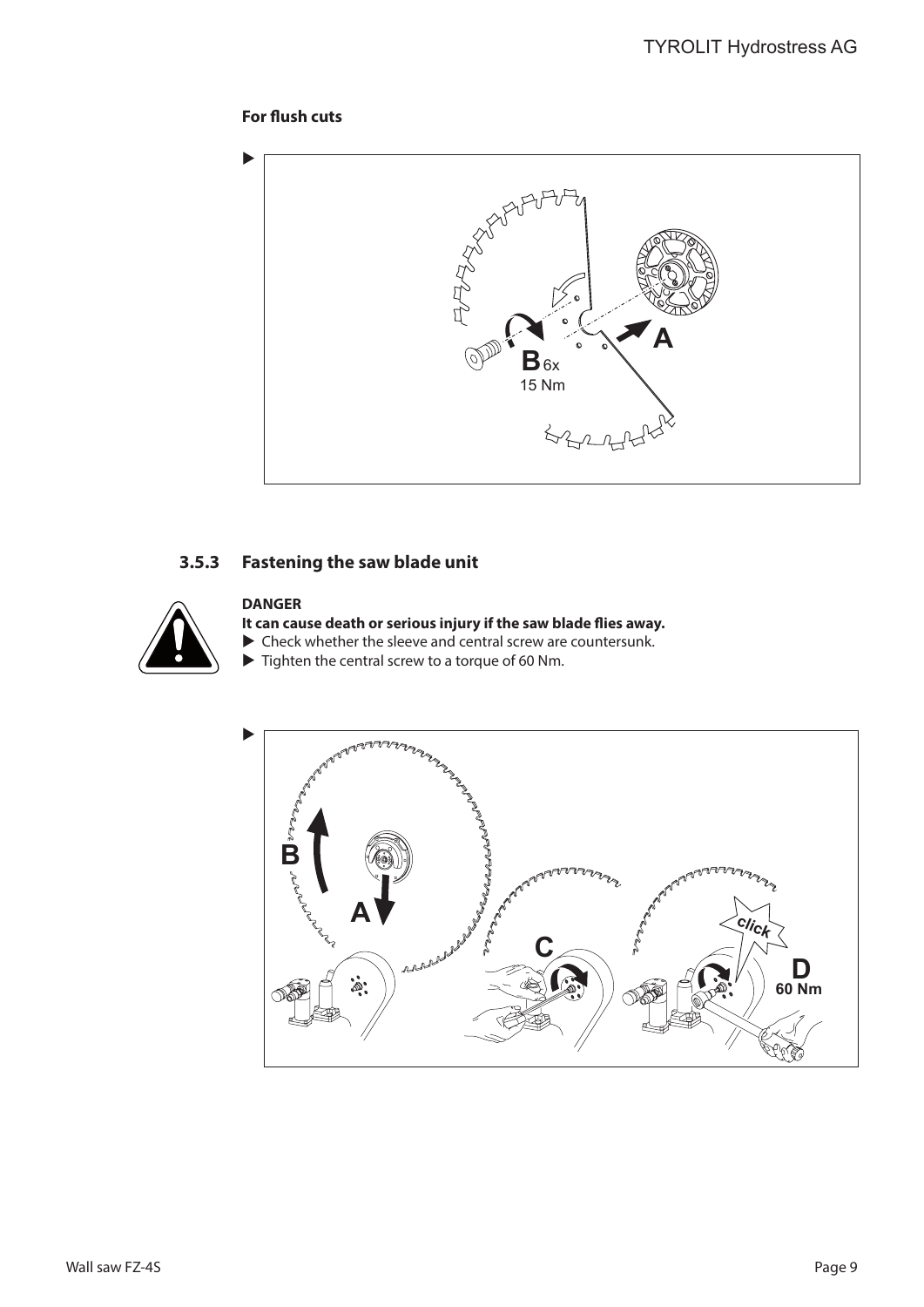### **Disassembling saw blade unit 3.6**

# **WARNING**



**Injuries can be caused if the saw blade drops down.**  $\blacktriangleright$  Lift out the saw blade unit to the top when removing it.



2. Disassemble the saw blade unit in the reverse order to the installation/assembly process.

### **Mount the blade guard 3.7**

 $\blacktriangleright$  Mount the blade guard according to the instruction leaflet.

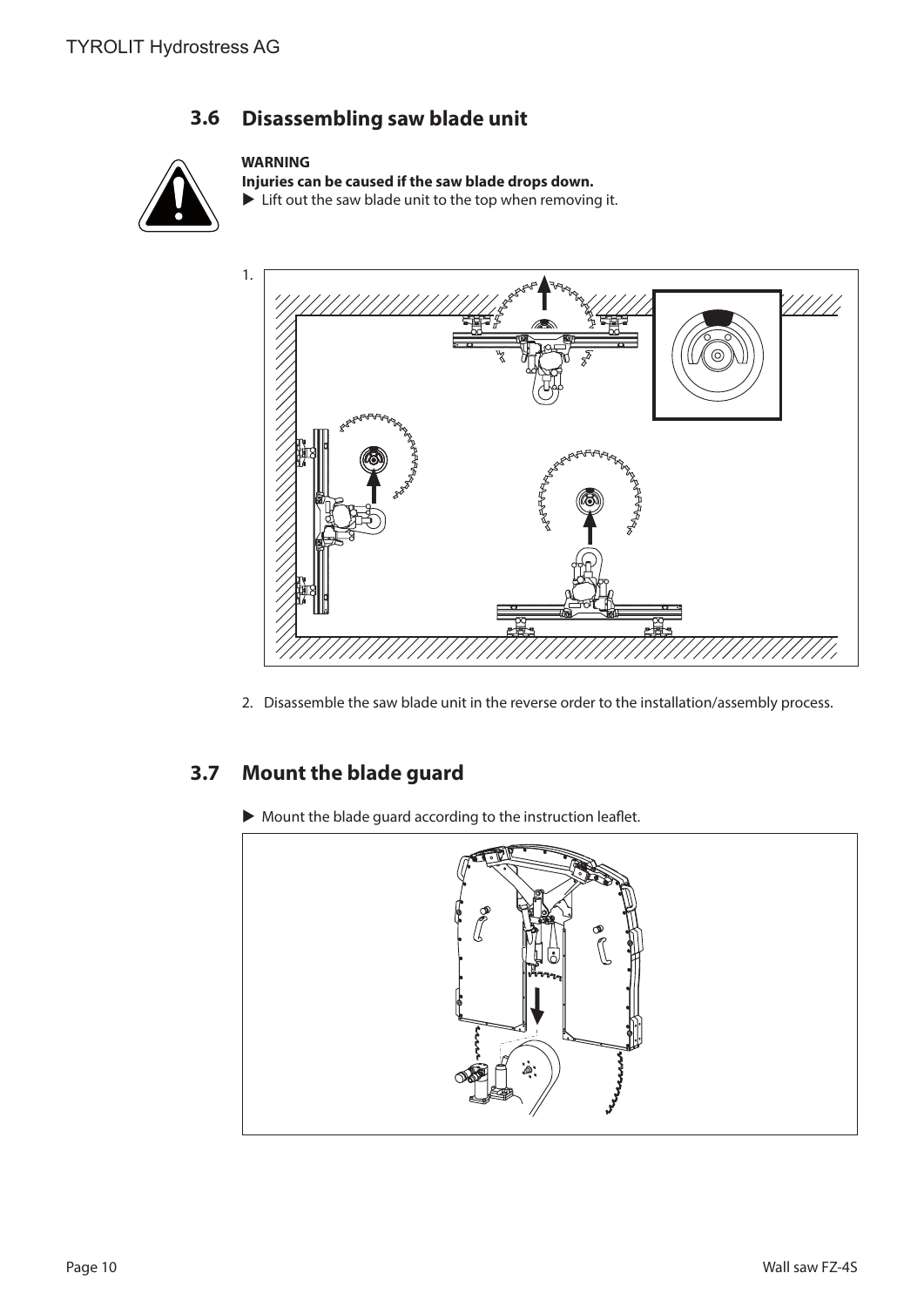### **Connecting the wall saw to the drive unit 3.8**

- $\checkmark$  The drive unit is isolated from the power supply.
- $\checkmark$  Couplings are clean.
- $\checkmark$  Hoses are undamaged.

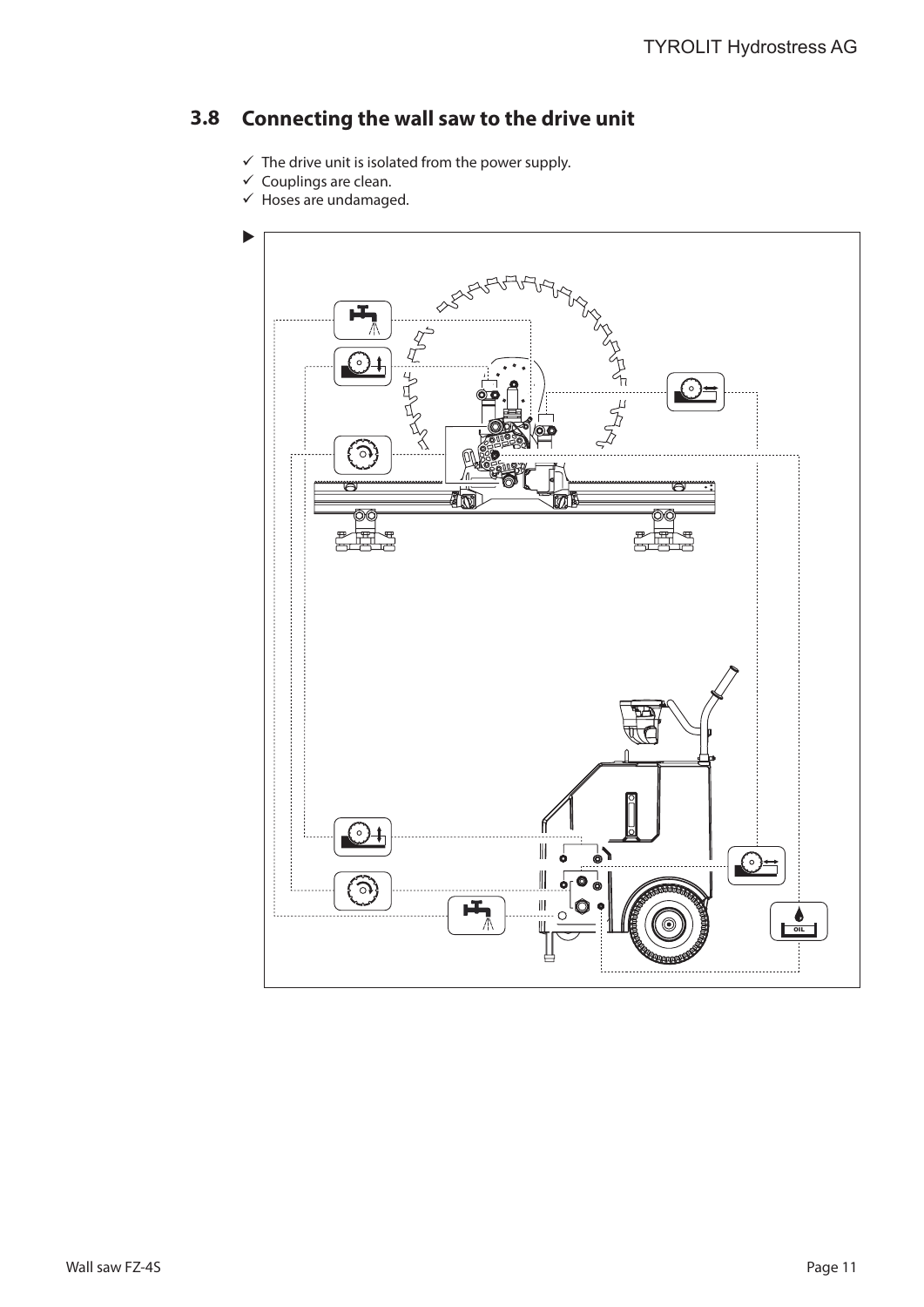# **Servicing and maintenance 4**

| <b>Maintenance and servicing table</b> |                                                                                                                |                               |                                   |        |        |              |              |
|----------------------------------------|----------------------------------------------------------------------------------------------------------------|-------------------------------|-----------------------------------|--------|--------|--------------|--------------|
|                                        |                                                                                                                | commissioning<br>Before every | At end of work                    | Weekly | Yearly | After faults | After damage |
| Wall saw                               | & Retighten loose bolts, screws and nuts<br>(refer to the tightening torque speci-<br>fications)               | X                             |                                   |        |        | $\sf X$      | $\sf X$      |
| Prism guides                           | อะ Check for wear                                                                                              |                               |                                   | X      |        |              |              |
|                                        | & Replace before the anchoring screws<br>of the guide prisms touch the rail or<br>the chassis touches the rail |                               |                                   |        |        |              | X            |
| Y-guides                               | & Apply 2-3 applications of grease to<br>the lubricating nipples                                               |                               |                                   | X      |        |              |              |
| Swivel arm                             | & Clean with water                                                                                             |                               | $\sf X$                           |        |        |              |              |
|                                        | & Check the saw blade uptake for wear                                                                          | X                             |                                   |        |        | X            | X            |
|                                        | & Replace the gear oil                                                                                         | Every 50 h                    |                                   |        |        |              |              |
| Feed motor                             | & Check cleanliness and leak-tightness                                                                         | X                             | $\sf X$                           |        |        | X            | X            |
| Drive motor                            | & Check cleanliness and leak-tightness                                                                         | X                             | $\times$                          |        |        | X            | X            |
| Water economy                          | හා Check water line for cleanliness and<br>leak-tightness                                                      | $\overline{X}$                |                                   |        |        | X            | X            |
|                                        | හ Blow out water                                                                                               |                               | $\sf X$                           |        |        |              |              |
| Saw blade                              | & Clean with water                                                                                             |                               | $\sf X$                           |        |        |              |              |
|                                        | อง Check for wear                                                                                              | X                             | X                                 |        |        | X            | X            |
| Service                                | &> To be performed by TYROLIT Hydros-<br>tress AG or an authorised workshop                                    |                               | After 100 / 300 / 500 / 700 hours |        |        |              |              |

# **Lubrication of the lock unit 4.1**



Page 12 Wall saw FZ-4S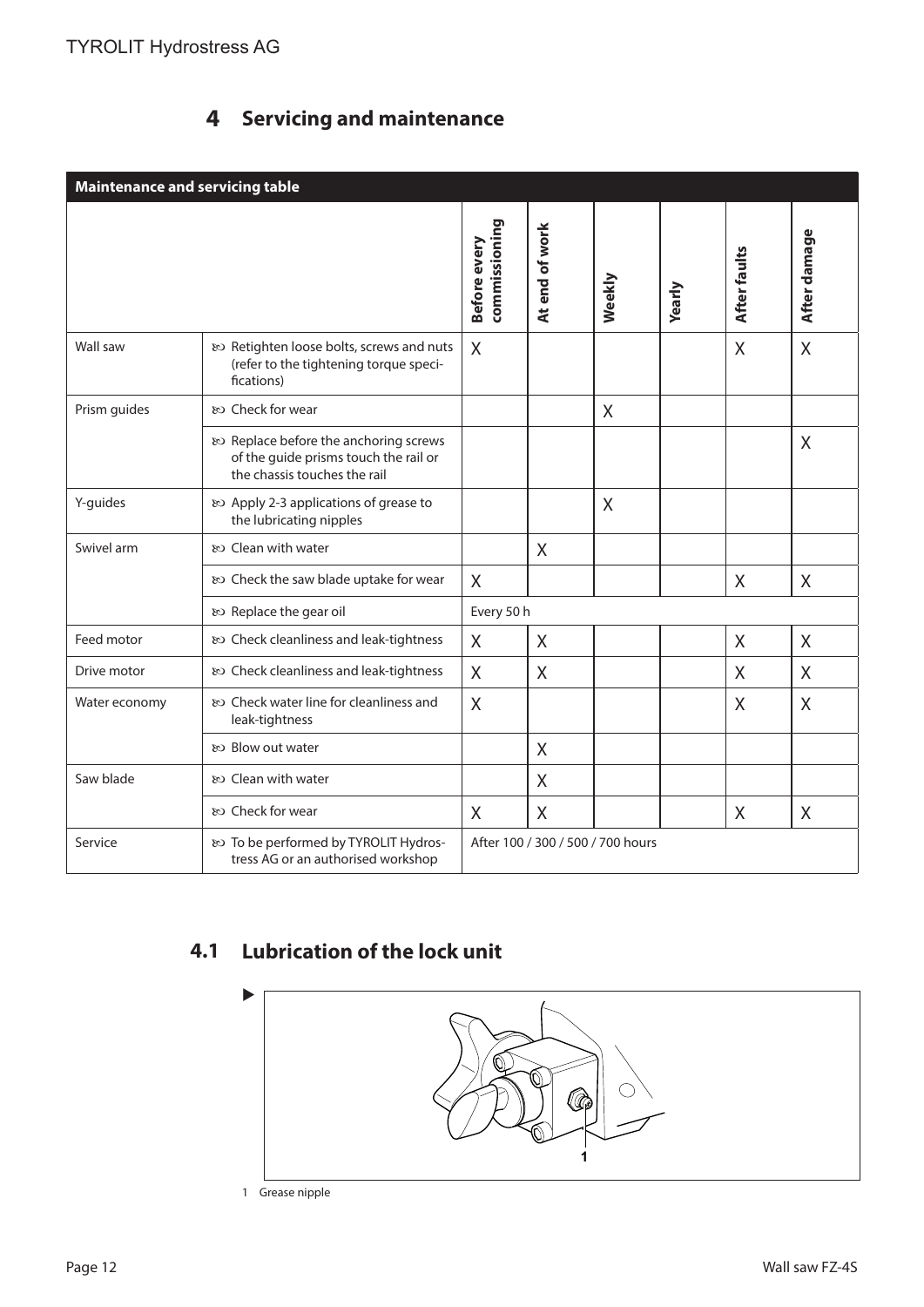# **Change gear oil 4.2**



# **The use of unsuitable oil can damage the wall saw.**

▶ Use only TYROLIT Hydrostress AG oil containers (no. 10981362, 10 cl).

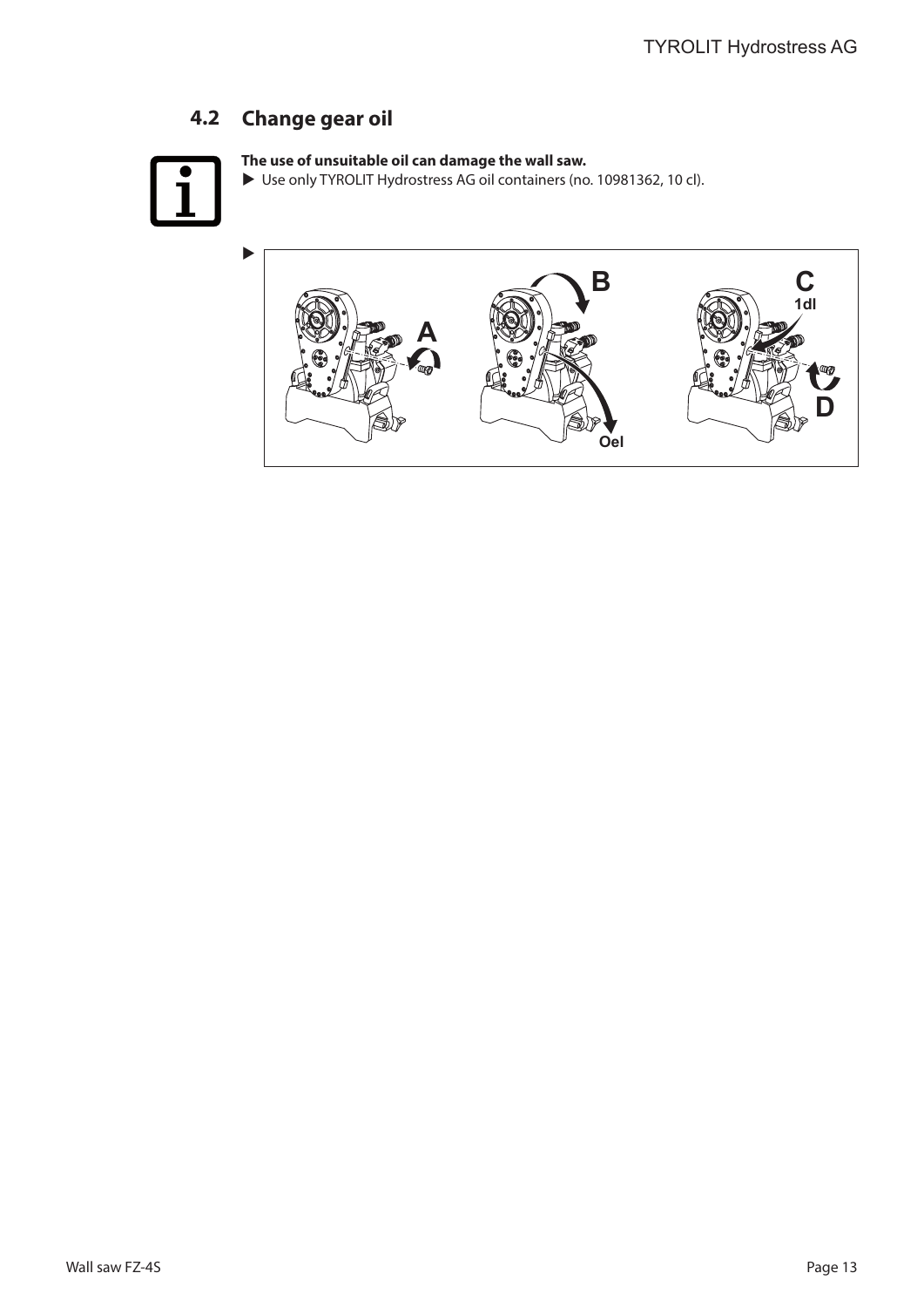### **Technical data 5**

### **Dimensions 5.1**



Measurements in mm

### **Design 5.2**

| <b>Design</b>            |                                                  |
|--------------------------|--------------------------------------------------|
| <b>Parameter</b>         | <b>Value</b>                                     |
| Construction             | Cast aluminium/steel                             |
| Rotatable swivel arm     | $360^\circ$                                      |
| Power transmission       | Gear wheel                                       |
| Blade drive transmission | 1:3                                              |
| Lock unit                | Low-wearing, suitable for all VS rails           |
| Rail mounting            | Locking and securing function at the prism quide |
| Blade drive motor        | Mounted via quick-release device (size 3)        |
| Feed motor               | Gerotor                                          |
| Flush cutting            | Quick-release flange ST without blade cover      |
| Normal cutting:          | Quick-release flange ST with blade cover         |
| Water                    | Water connection on chassis                      |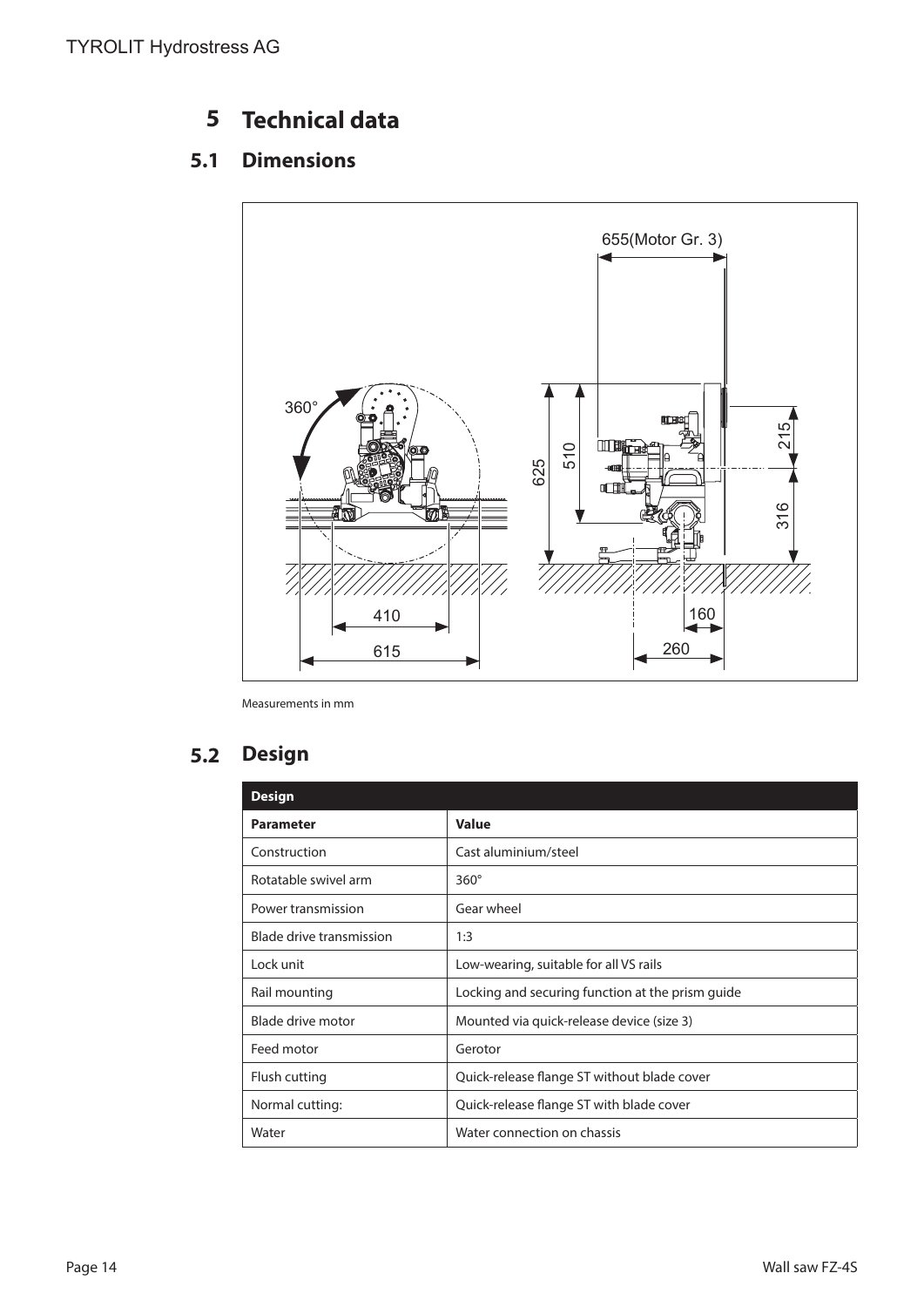# **Weight 5.3**

| Weight                                                                                 |                                |
|----------------------------------------------------------------------------------------|--------------------------------|
| <b>Parameter</b>                                                                       | <b>Value</b>                   |
| Wall saw head, incl. feed motors and quick-release flange without<br>blade drive motor | 41 kg acc. to catalogue: 39 kg |
| Blade drive motor, size 3                                                              | 7.75 kg                        |

# **Blade drive motor 5.4**

| <b>Blade drive motor</b> |                       |
|--------------------------|-----------------------|
| <b>Parameter</b>         | <b>Value</b>          |
| Hydraulic motors         | 900 to 3500 rpm max.  |
| Size                     | 3                     |
| Absorption volume        | 20 to 50 $cm3$        |
| Transmission ratio       | 1:3                   |
| Operating pressure       | max. 260 bar          |
| <b>Type</b>              | External geared motor |

| Rotational speeds, hydraulic motors for wall saws |    |                          |                       |                       |                       |                       |
|---------------------------------------------------|----|--------------------------|-----------------------|-----------------------|-----------------------|-----------------------|
| 疂                                                 |    | <b>THE EXA</b><br>00 田 八 |                       |                       |                       |                       |
|                                                   |    | cm <sup>3</sup><br>20    | cm <sup>3</sup><br>25 | cm <sup>3</sup><br>31 | cm <sup>3</sup><br>40 | cm <sup>3</sup><br>50 |
| l/min                                             | 45 | 2250                     | 1800                  | 1452                  | 1125                  | 900                   |
| l/min                                             | 50 | 2500                     | 2000                  | 1613                  | 1250                  | 1000                  |
| l/min                                             | 60 | 3000                     | 2400                  | 1935                  | 1500                  | 1200                  |
| l/min                                             | 65 | 3250                     | 2600                  | 2097                  | 1625                  | 1300                  |
| l/min                                             | 70 | 3500                     | 2800                  | 2258                  | 1750                  | 1400                  |
| l/min                                             | 75 | 3750                     | 3000                  | 2419                  | 1875                  | 1500                  |
| l/min                                             | 80 | 4000                     | 3200                  | 2581                  | 2000                  | 1600                  |
| l/min                                             | 90 | 4500                     | 3600                  | 2903                  | 2250                  | 1800                  |

Operation possible **Operation is a set of the Contract Operation** not possible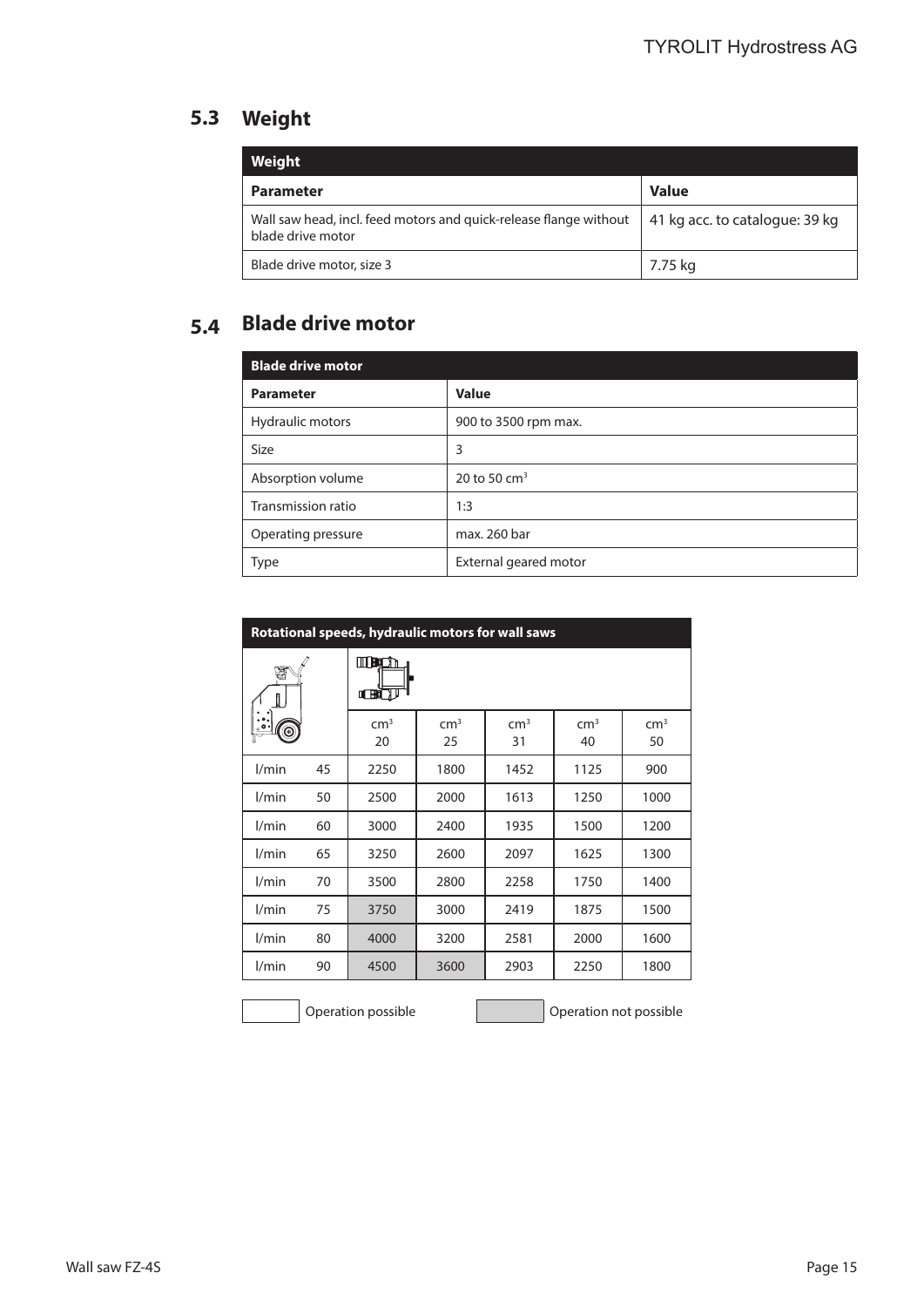# **Feed motor, travel 5.5**

| Feed motor, travel |                       |
|--------------------|-----------------------|
| <b>Parameter</b>   | Value                 |
| Hydraulic motors   | 187 rpm               |
| <b>Type</b>        | Gerotor               |
| Operating pressure | max. 120 bar          |
| Output torque      | 50 Nm                 |
| Feed force         | 6000 N                |
| Feed               | Toothed wheel on rail |

# **Feed motor, swivel 5.6**

| <b>Feed motor, swivel</b> |              |  |  |  |
|---------------------------|--------------|--|--|--|
| <b>Parameter</b>          | Value        |  |  |  |
| Hydraulic motors          | 187 rpm      |  |  |  |
| <b>Type</b>               | Gerotor      |  |  |  |
| Operating pressure        | max. 120 bar |  |  |  |
| Output torque             | 50 Nm        |  |  |  |
| Swivel range (swivel arm) | $360^\circ$  |  |  |  |
| Feed force                | 3000 N       |  |  |  |

# **Saw blades 5.7**

| <b>Saw blades</b>                    |                                                      |
|--------------------------------------|------------------------------------------------------|
| <b>Parameter</b>                     | Value                                                |
| Saw blade max.                       | Ø 2200 mm                                            |
| Fully detachable saw blade           | Ø 1025 mm                                            |
| Blade holder                         | $\varnothing$ 60 mm                                  |
| Blade flange mounting at wall saw    | Quick-release flange ST                              |
| Saw blade fixing on blade flange     | 6 countersunk head screws<br>reference circle 130 mm |
| Blade cover mounting on blade flange | 2x 19 mm hexagon head screws                         |
| Blade flange Ø                       | $60 \text{ mm}$                                      |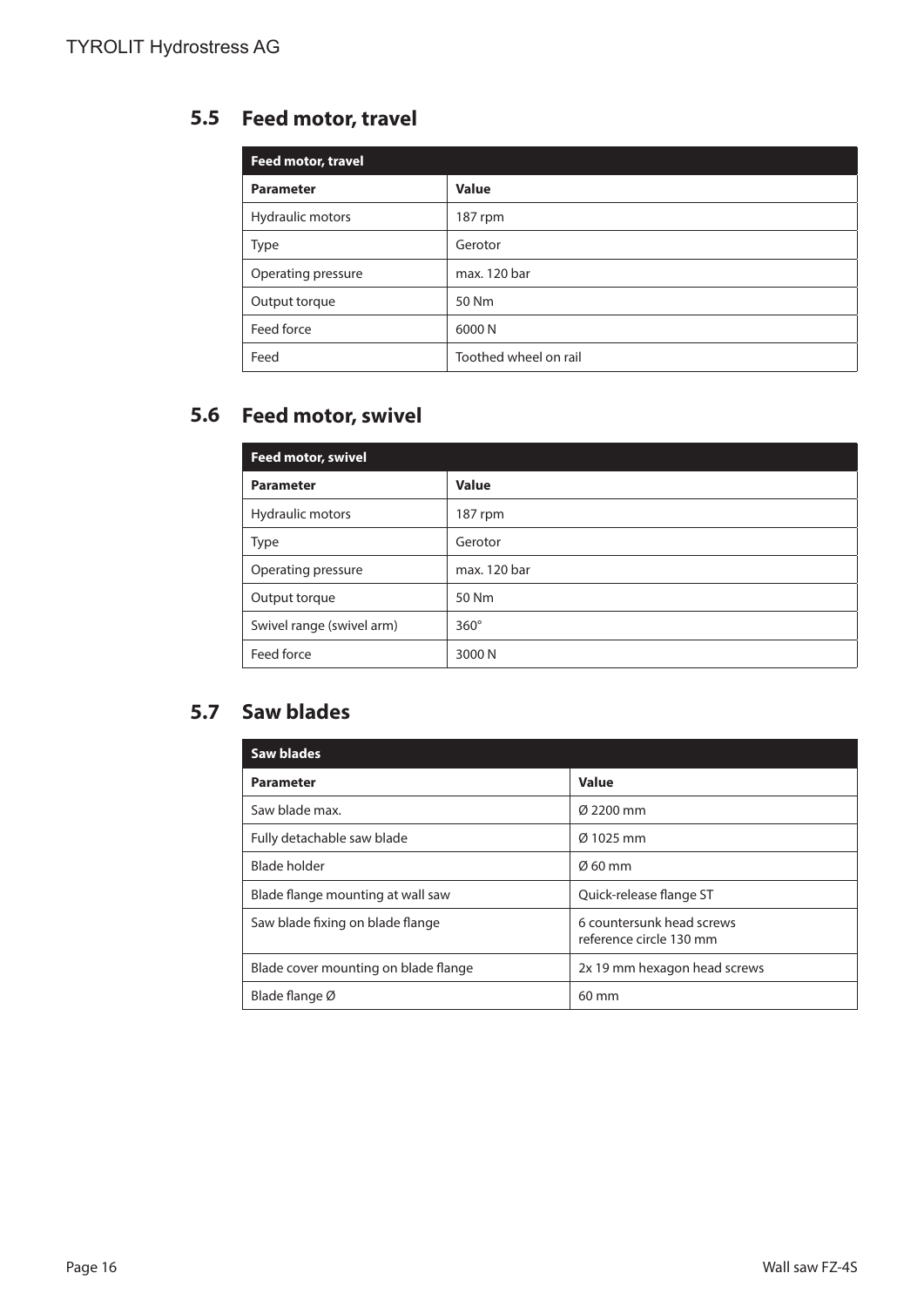| <b>Saw blades</b> |           |          |
|-------------------|-----------|----------|
| Cutting depth     | Ø 800 mm  | 300 mm   |
|                   | Ø 1000 mm | 400 mm   |
|                   | Ø 1200 mm | 500 mm   |
|                   | Ø 1500 mm | 650 mm   |
|                   | Ø 1600 mm | 700 mm   |
|                   | Ø 1800 mm | 800 mm   |
|                   | Ø 2000 mm | 900 mm   |
|                   | Ø 2200 mm | 1,000 mm |

# **Lubricants, fluids and sealants 5.8**

| <b>Lubricants, fluids and sealants</b> |             |                                        |  |  |
|----------------------------------------|-------------|----------------------------------------|--|--|
| <b>Parameter</b>                       |             | <b>Value</b>                           |  |  |
| Gear oil (swivel arm)                  |             | Klüber EG 4-150 (TYROLIT No. 10979011) |  |  |
| Lubricating grease (lock unit)         | Penetration | 265 to 295                             |  |  |
|                                        | <b>NLGI</b> |                                        |  |  |

# **Connectable drive units 5.9**

The wall saw must only be operated with the coordinated drive units from TYROLIT Hydrostress.

| Drive unit power requirements: |                                         |  |
|--------------------------------|-----------------------------------------|--|
| <b>Parameter</b>               | <b>Value</b>                            |  |
| Minimum output:                | 29 kW (max. operating pressure 260 bar) |  |
| Maximum performance            | 40 kW (max. operating pressure 260 bar) |  |

| <b>Water connection</b> |                  |  |  |
|-------------------------|------------------|--|--|
| <b>Parameter</b>        | <b>Value</b>     |  |  |
| Pressure                | 2 to 6 bar       |  |  |
| Quantity                | At least 6 l/min |  |  |
| Max. temperature        | $25^{\circ}$ C   |  |  |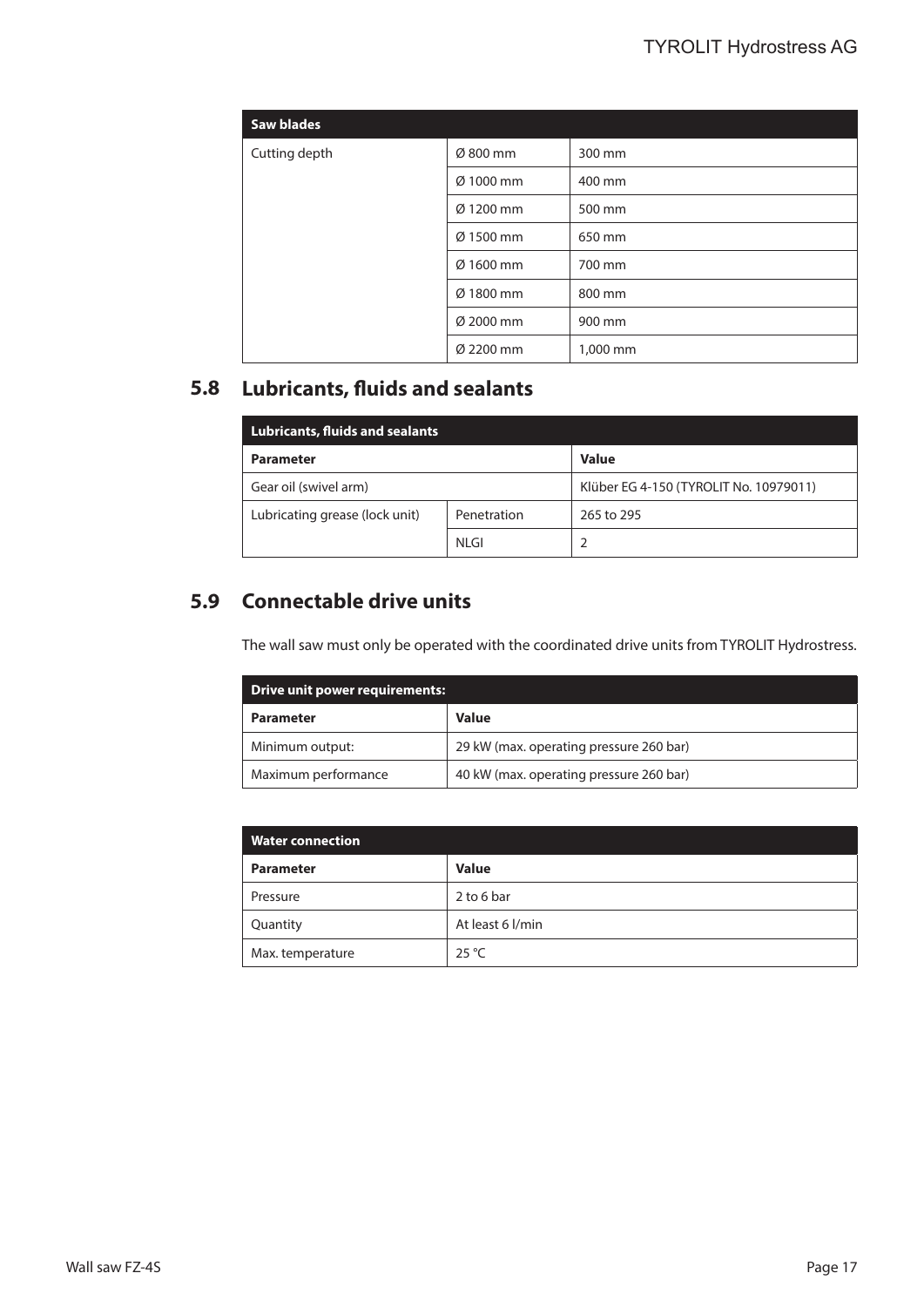# **EC Declaration of Conformity**

| Description      | Wall saw |
|------------------|----------|
| Type designation | FZ-4S    |

We declare under our own liability that this product complies with the following directives and standards:

### **Directive applied**

2006/42/EC

### **Standards applied**

EN 12100:2010 EN 15027:2007+A1:2009